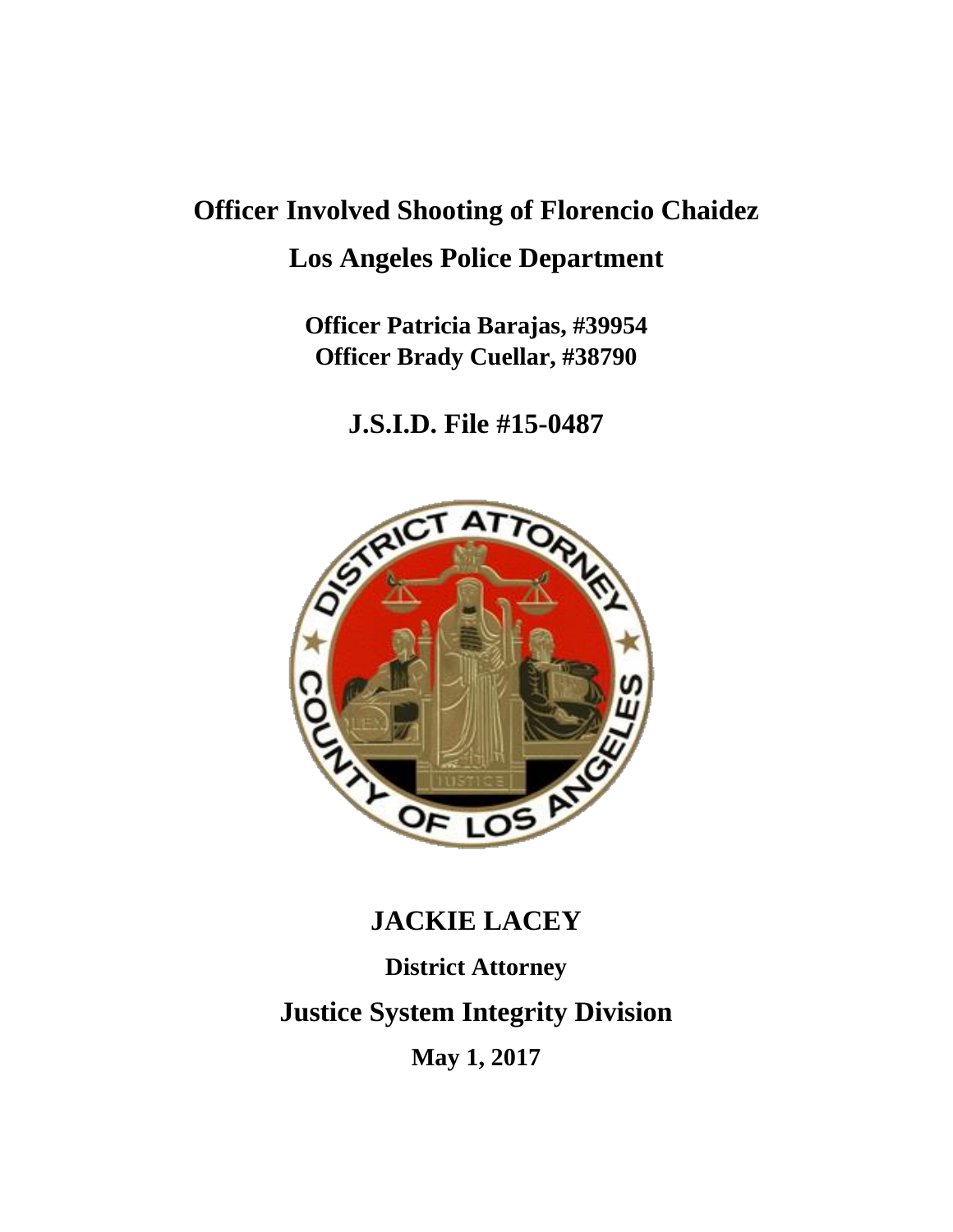#### **MEMORANDUM**

| TO:             | <b>COMMANDER ROBERT A. LOPEZ</b>                      |
|-----------------|-------------------------------------------------------|
|                 | Los Angeles Police Department                         |
|                 | Force Investigation Division                          |
|                 | 100 West First Street, Suite 431                      |
|                 | Los Angeles, California 90012                         |
| FROM:           | <b>JUSTICE SYSTEM INTEGRITY DIVISION</b>              |
|                 | Los Angeles County District Attorney's Office         |
| <b>SUBJECT:</b> | <b>Officer Involved Shooting of Florencio Chaidez</b> |
|                 | J.S.I.D. File #15-0487                                |
|                 | F.I.D. File #F081-15                                  |
| DATE:           | May 1, 2017                                           |

The Justice System Integrity Division of the Los Angeles County District Attorney's Office has completed its review of the September 15, 2015, fatal shooting of Florencio Chaidez by Los Angeles Police Department (LAPD) Officers Patricia Barajas and Brady Cuellar. It is our conclusion that Officer Barajas acted in lawful self-defense and Officer Cuellar acted in lawful defense of another at the time they fired their duty weapons.

The District Attorney's Command Center was notified of this shooting on September 15, 2015, at approximately 4:00 p.m. The District Attorney Response Team responded to the location. They were given a briefing and walk-through of the scene by LAPD Lieutenant Jeffrey Wenninger.

The following analysis is based on reports, recorded interviews, body camera recordings, and photographs submitted to this office by the LAPD's Force Investigation Division (FID). The departmentally compelled statements of Officers Cuellar and Barajas were considered in this analysis.

#### **FACTUAL ANALYSIS**

On September 15, 2015, at approximately 2:40 p.m., Armin R and Edwin M employees for a courier service, were picking up a package at an apartment complex located at 8600 Willis Avenue. M entered the location to retrieve the package while R waited outside. A man, later identified as Florencio Chaidez, approached R . Chaidez offered R five dollars to use  $R$  ' cell phone to make a phone call.  $R$  did not want to hand his cell phone to Chaidez because he was concerned that Chaidez would steal his phone, but offered to make the call for Chaidez.  $R$  dialed the number, but there was no answer. As  $R$  and Chaidez spoke, R noticed a handgun protruding from Chaidez' waistband. M exited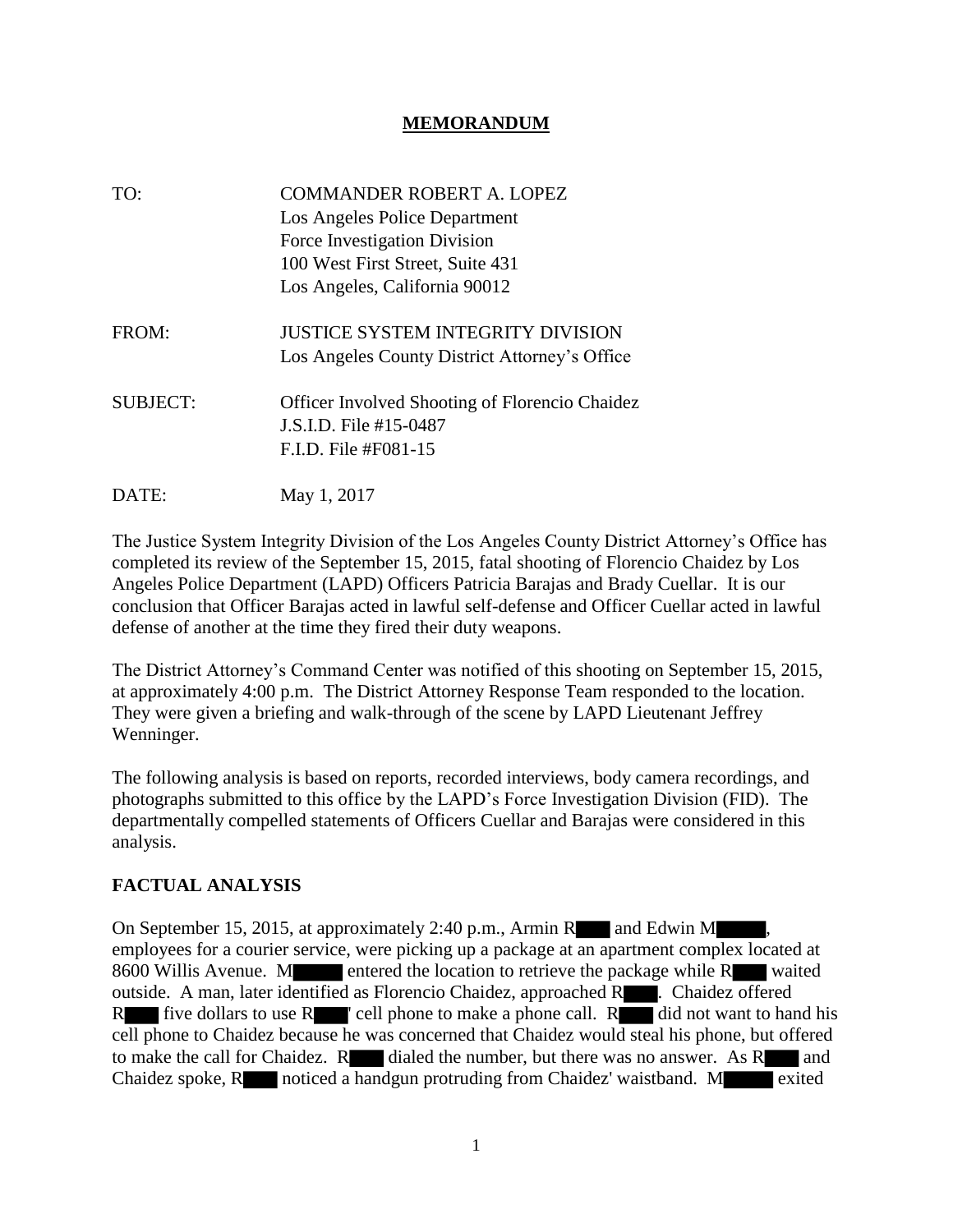the apartment complex and approached  $R_{\text{max}}$  and Chaidez. Chaidez walked north on Willis Avenue towards Parthenia Street in search of a payphone.

R called 9-1-1 to report a man with a gun. When describing Chaidez' location, R erroneously reported seeing Chaidez on Roscoe Boulevard heading toward Van Nuys Boulevard.<sup>1</sup>

At approximately 2:50 p.m., LAPD communications division broadcast, "Mission units. 415 man with a handgun in his right waistband. Willis and Roscoe. Last seen walking on Roscoe towards Van Nuys Boulevard three minutes ago. Male Hispanic wearing a beige shirt." Several LAPD Mission officers responded to the location and attempted to find Chaidez. However, likely due to the mix up in locations, the officers did not locate him. At 2:57 p.m., the call was completed as "suspect gone on arrival."

Mission area Parole Compliance Unit (PCU) Officers Patricia Barajas and Brady Cuellar were dressed in uniform and working in a marked black and white police vehicle. Barajas was the driver and Cuellar was seated in the right front passenger's seat.

At approximately 3:10 p.m., Barajas and Cuellar drove north on Willis Avenue toward Parthenia Street. As they drove, Barajas and Cuellar saw R and M , who had stopped in the alley on Willis Avenue south of Parthenia Street.<sup>2</sup> R was waving his arms to get the officers' attention.

Barajas pulled closest to R and M and spoke to them through the driver's side window. R told Barajas and Cuellar there was a man with a gun just around the corner. R described the man as wearing beige. R pointed toward the corner of Parthenia Street and Willis Avenue and repeatedly stated, "He's right there."

Barajas and Cuellar proceeded north on Willis Avenue and turned east onto Parthenia Street. Their supervisor, Sergeant Kenneth Pritchett, followed behind them in a marked police vehicle. Barajas broadcast to Pritchett and PCU Officers Charis Simmons and Ruben Lopez that R said a man with a gun was on Parthenia Street.

Chaidez was standing with a group of men.<sup>3</sup> As the officers proceeded east on Parthenia Street, Chaidez **began quickly walking eastbound on the south** sidewalk. Chaidez walked alongside a graffiti-covered truck, which was parked on the south side of the street.

As they watched Chaidez, Chaidez reached toward his rear pocket and, using his left hand, manipulated a large beer can.<sup>4</sup> Chaidez dropped the beer.

<sup>&</sup>lt;sup>1</sup> R had actually seen Chaidez walking on Parthenia Street towards Van Nuys Boulevard.

<sup>&</sup>lt;sup>2</sup> After completing the package pick up, R and M drove north on Willis Avenue toward Parthenia Street. They saw Chaidez on the south sidewalk of Parthenia Street, east of Willis Avenue. R and M turned, drove south on Willis Avenue and pulled into the alley just south of Parthenia.

<sup>&</sup>lt;sup>3</sup> These men have not been identified.

<sup>4</sup> It is unclear if Chaidez was putting the beer in his pocket or removing a beer that was already in his back pocket.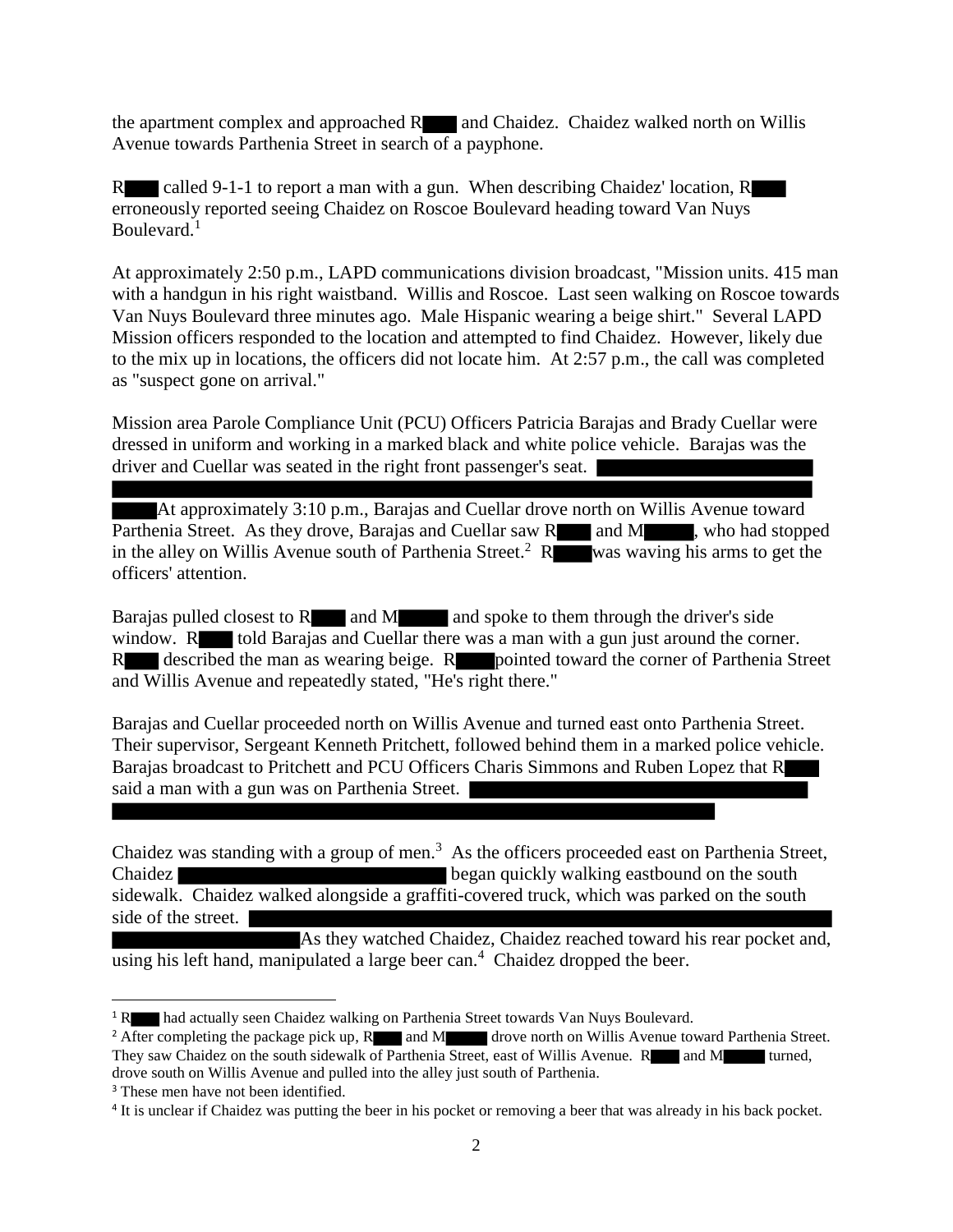Barajas stopped the police vehicle and both officers exited. Barajas stood in the street, using the front area of the graffiti-covered truck as cover, Cueller went to the rear of the truck, using the passenger side rear of the graffiti-covered truck as cover. Chaidez reached into his right front waistband area, removed a handgun, and racked the slide.<sup>5</sup> Chaidez turned his upper body to face Barajas and pointed the gun at her. In response, Barajas and Cuellar discharged their duty weapons at Chaidez.



Position of Cuellar and Barajas' police vehicle relative to the graffiti-covered truck



Chaidez fell onto the ground on his back. The gun landed on the sidewalk to the right of his right hand. Cuellar approached and kicked the gun a few feet from Chaidez. Once assisting

 $\overline{\phantom{a}}$ 

<sup>&</sup>lt;sup>5</sup> It is unclear whether the officers exited their patrol vehicle just before or just after Chaidez drew his weapon.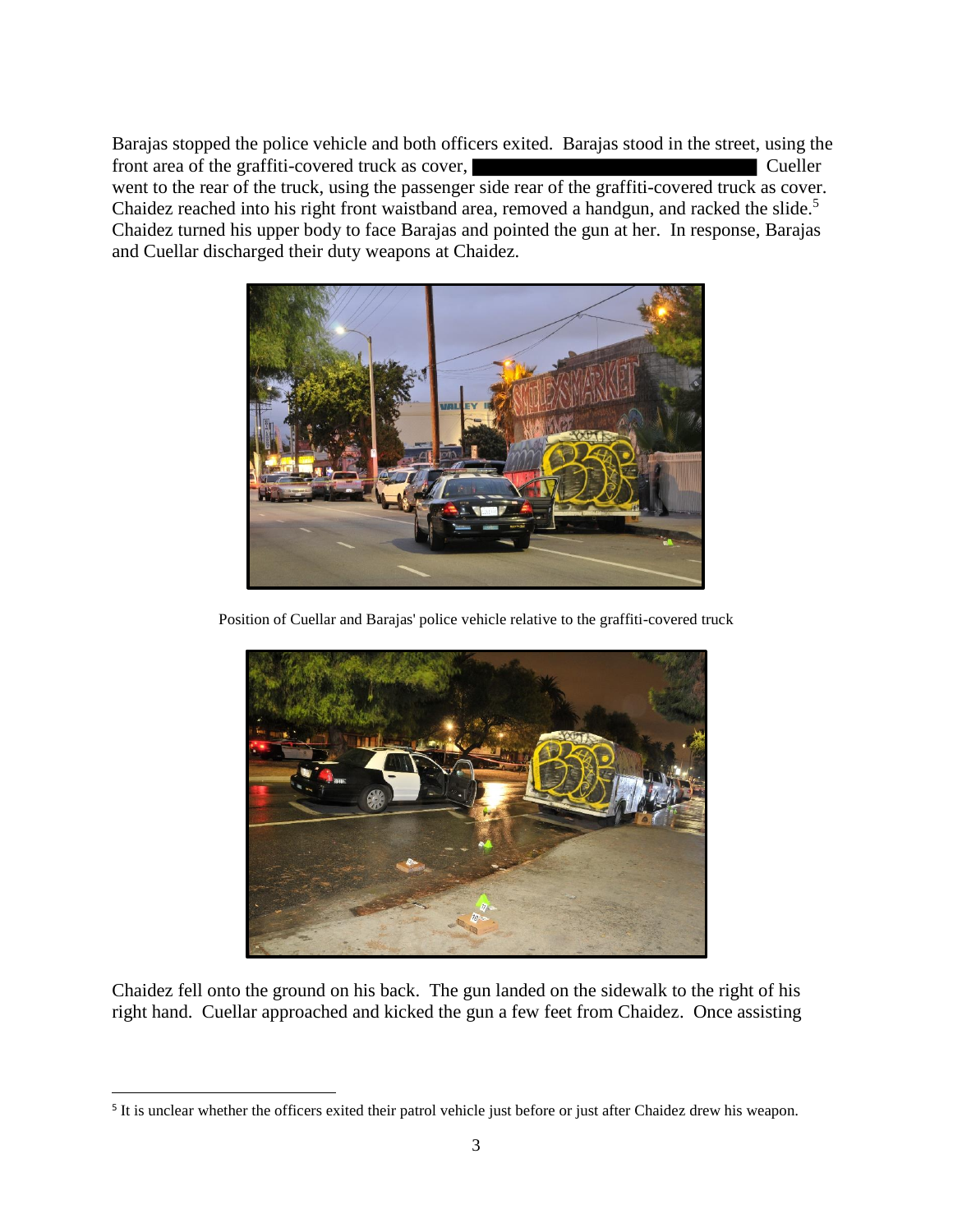units arrived, Cuellar picked up the gun and locked the slide in the open position. He then placed the gun back on the ground. $<sup>6</sup>$ </sup>



Chaidez' gun recovered at the scene

Paramedics were called and responded to the scene. Chaidez was pronounced dead at the scene at 3:27 p.m.

On September 17, 2015, Los Angeles County Deputy Medical Examiner Ogbonna Chinwah, M.D., performed an autopsy on Chaidez' body. Chaidez sustained a single gunshot wound, which entered through his left axilla (armpit), traveled through his left lung and thoracic aorta, and lodged in his 7th thoracic vertebrae. The path of the wound was left to right, front to back, and downward.<sup>7</sup> Dr. Chinwah ascribed the cause of death as "gunshot wound of axilla." Chaidez' blood tested positive for benzoylecgonine, THC, and methamphetamine. Chaidez' blood alcohol content as measured from his femoral blood was .156%.

Noe R was on Parthenia Street drinking a beer. He saw Chaidez and three other men in the same area also drinking beer and talking to each other. Two police cars approached R location. Chaidez tried to put his beer in his pocket, "but it was too big and it didn't fit." R saw Barajas begin to exit the patrol car. Chaidez ran east, but then drew a gun from the right side of his waistband, appeared to chamber a round, pointed the gun in the direction of the patrol car, and "the police fired." R believed "the female...was the one who killed him." Of Chaidez,  $R$  said, "It was his fault," and "The only problem that he had was when he took out the gun. That's the worst thing he could have done."

Elvia C , Chaidez' wife, told investigators she and Chaidez got into a verbal argument earlier that day. Elvia believed Chaidez had been drinking. Elvia left the house and drove around in her car for ten to fifteen minutes. She saw Chaidez standing on the sidewalk of

 $\overline{\phantom{a}}$ 6

 $\overline{7}$  The location and path of the injury are consistent with Cuellar's position.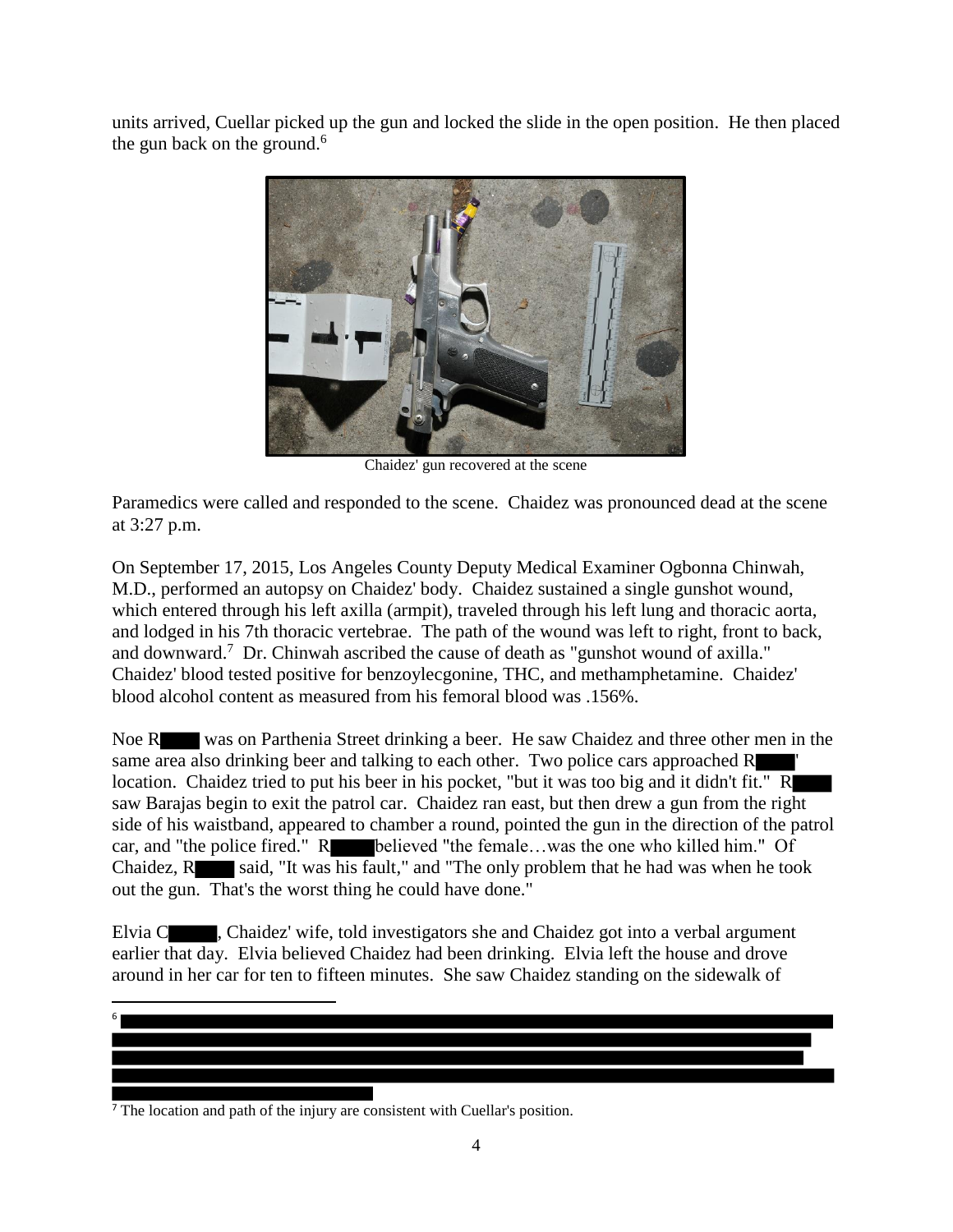Parthenia Street with two or three other men. Elvia drove around the area for two to three more minutes. When she returned to Parthenia Street, the street was blocked off by police cars and her husband was on the ground. Elvia did not hear any gunfire and did not witness the officer involved shooting.

Both Cuellar and Barajas were armed with .40 caliber Glock, Model 22, semiautomatic pistols. This firearm has a maximum capacity of 16 total rounds. After the incident, Cuellar's duty weapon was loaded with 13 rounds and Barajas' duty weapon was loaded with 14 rounds. Five discharged cartridge casings were recovered at the scene. An analysis of the casings determined that three were fired from Cuellar's firearm and two were fired from Barajas' firearm.

Chaidez was armed with a 9mm Smith and Wesson, Model 659, semiautomatic pistol. The firearm was unloaded at the time it was recovered and did not have a magazine. Investigators located a single live 9mm cartridge near Chaidez' body. A partial DNA profile obtained from the pistol was consistent with the DNA profile obtained from Chaidez. Gunshot residue was present on Chaidez' hands, indicating that he may have discharged a firearm, been in the vicinity of a discharged firearm, or touched a surface with gunshot residue on it.<sup>8</sup>

Three beer cans were found near the area where Chaidez was standing with a group of men, and a single beer can was found near the graffiti-covered truck parked on the south side of the street. DNA analysis was conducted on the beer cans. Chaidez' DNA matched the DNA removed from a beer can found where Chaidez was seen standing with the group of men. DNA recovered from the other three beer cans was either inconclusive or was from an unknown male.<sup>9</sup>

The officers' car was not equipped with a digital in-car video system, but both Cuellar and Barajas were wearing body worn video (BWV). Neither officer turned on the BWV prior to the officer involved shooting, but both activated the system shortly after it. Barajas' activation was close in time to the time of the incident and visually captured the period of time encompassing the officer involved shooting. The camera captured Barajas as she exited her vehicle and took cover behind a truck. However, Barajas' BWV camera was positioned on her belt and, consequently, the graffiti-covered truck blocked the view of Chaidez' actions. After the officer involved shooting, the camera captured Barajas as she moved toward Chaidez. Cuellar's activation did not visually capture the incident, but did capture his approach and rendering Chaidez' weapon safe.

#### **Compelled Statements**

l

Unlike private citizens, public sector employees can be forced to submit to questioning regarding the performance of their official duties and, so long as they are not required to waive their privilege against self-incrimination, their refusal to submit to such questioning can result in administrative discipline including termination from public service. *Gardner v. Broderick* (1968) 392 U.S. 273, 278; *Uniformed Sanitation v. City of New York* (1968) 392 U.S. 280, 284- 285. Officers Barajas and Cuellar were interviewed regarding their actions during this officer involved shooting by detectives from FID. The compelled interviews occurred on September 16,

<sup>&</sup>lt;sup>8</sup> Additionally, Roberto R , Chaidez' father-in-law, told investigators Chaidez owned a gun.

<sup>9</sup> Chaidez purchased three beers from a liquor store at approximately 3:00 p.m.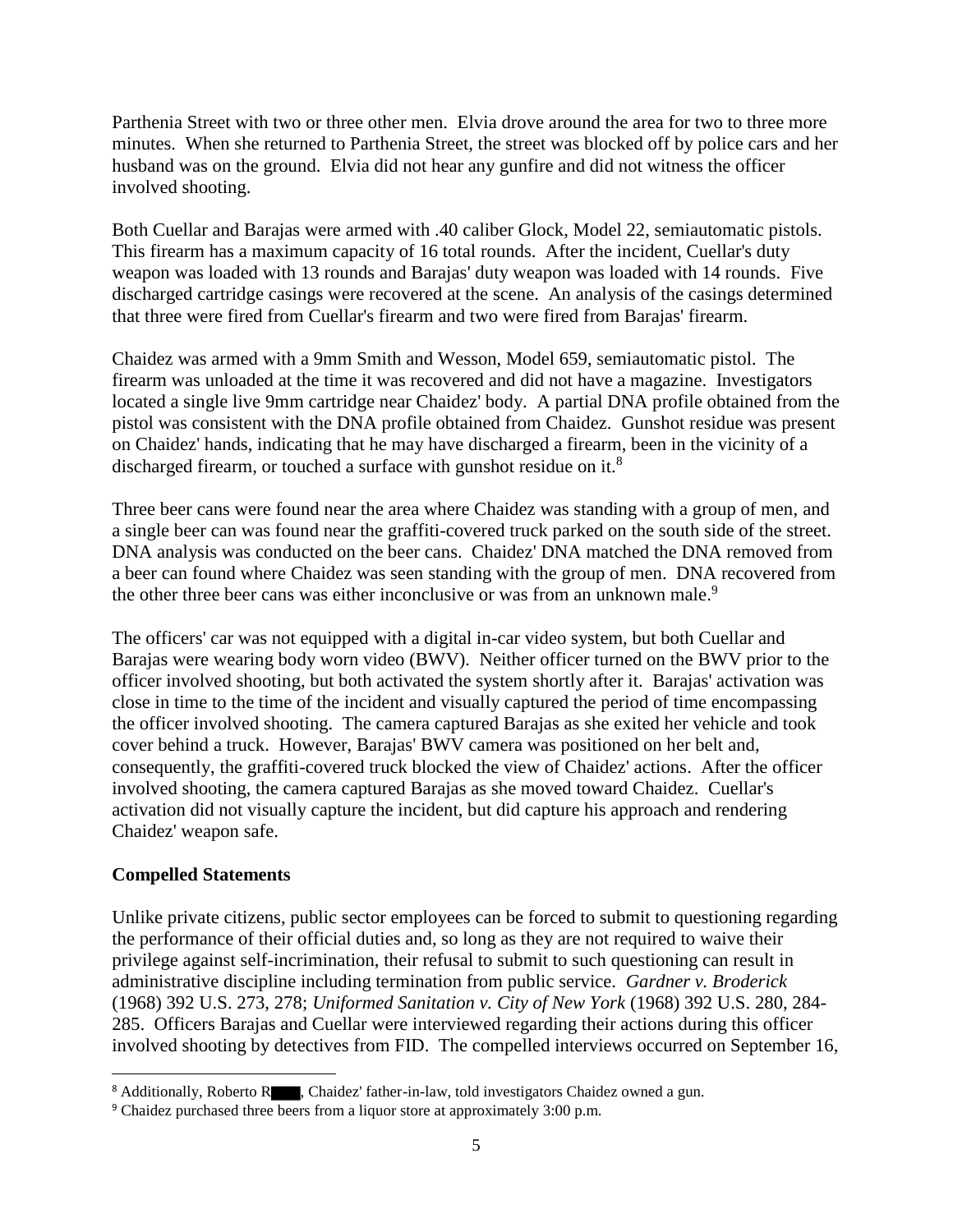2015 and September 17, 2015, respectively. The LAPD orders officers who are involved in an officer involved shooting incident to submit to questioning concerning the performance of their official duties, and ordered Barajas and Cuellar to do so in the present case.

Barajas and Cuellar, like any individual, possesses a right under the Fifth Amendment of the United States Constitution to be free from being compelled to give testimony against themselves. *Uniformed Sanitation v. City of New York, supra, at 284-285.* Because the LAPD ordered the officers to answer questions which might expose them to criminal liability, the LAPD compelled them to participate in the interviews. The effect of this legal compulsion is that Barajas' and Cuellar's statements cannot be used against them in a criminal proceeding, nor can any material derived from the compelled interviews be used against them. *Garrity v. New Jersey* (1967) 385 U.S. 493, 496-497; *Spielbauer v. County of Santa Clara* (2009) 45 Cal. 4th 704, 715. Further, because the compelled statements are part of the officers' police personnel files, the statements are confidential and may not be disclosed absent an evidentiary showing and court order. Penal Code section 832.7.



### **Officer Barajas' compelled statement**

 $\overline{\phantom{a}}$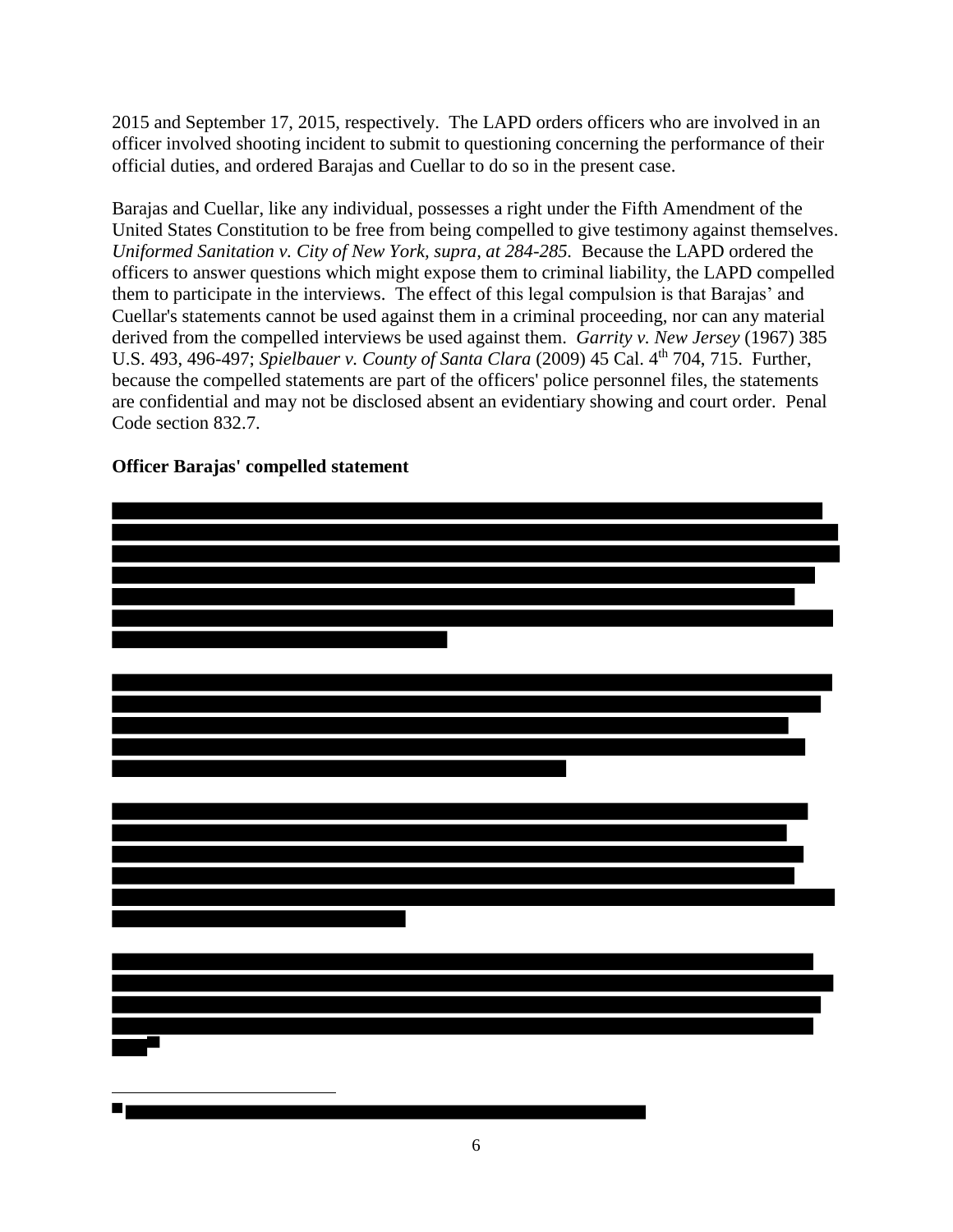**Officer Cuellar's compelled statement**



#### **CONCLUSION**

"The 'reasonableness' of a particular use of force must be judged from the perspective of a reasonable officer on the scene, rather than the 20/20 vision of hindsight…The calculus of